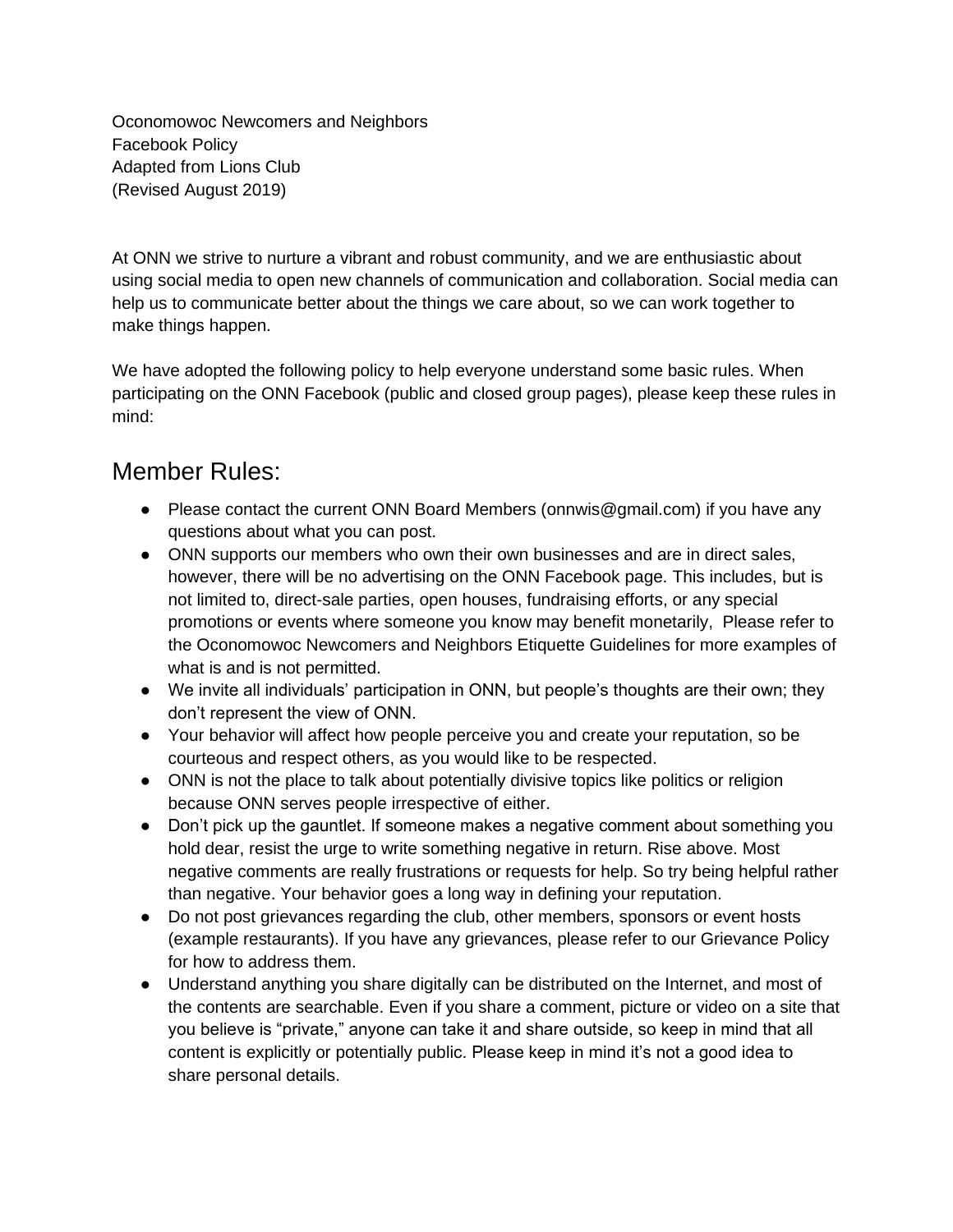- Keep it clean. ONN Facebook administrators and the Club Board reserve the right to remove any content at any time that does not adhere to this policy. This include any text, pticures, audio or video content, or link that promotes illegal activity, discrimination, profanity, sexual material, uninvited selling or spamming, promotions of unsafe behavior, viruses or malware that violates copyright or confidentiality.
- Please understand that this club cannot be responsible for links and thoughts that people share. Links or opinions do not imply endorsement of our club.
- When you interact on social media sites, including ONN, please represent yourself, not ONN, unless you are a club officer authorized to speak publicly for the club.
- ONN Board Policy applies on social media sites, too. Consideration, confidence and trust are the basis of healthy communities, so it's generally not a good idea to discuss confidential topics or share internal documents on social media sites.
- Be transparent. When you are discussing ONN or its purpose, whether on one of your club's presence or another site, disclose that you are an ONN member, so people know where you are coming from.
- Each platform has features that let you "flag" posts. This can be spam or inappropriate content. Only the administrators can remove this, but you can alert them. Note that this doesn't mean posts you don't like or disagree with.
- Do not post details for activities on the public page in which children are invited or events that are hosted at a member's home.
- Please follow the ONN Etiquette Guidelines in conjunction with ONN public and private Facebook Utilization.

**Violations of the above Member Policy will result in one warning. The warning will include information as to why you are receiving the warning, the policy it violates, and notice that a second violation of any ONN policy will result in removal from the club indefinitely.**

## Sponsor Rules:

As part of your sponsorship, the ONN Board will distribute the following during your assigned sponsorship month. The Board will contact you for the content of each of the following and will post on your behalf.

- One email to the group during your month
- One FB post during your month
- One mailing to members during your month
- If a sponsor chooses to host a separate event in lieu of attending the ONN Mingle, the sponsor can post One event on the FB page during the designated month (the same month as the event)
- One reminder via email or FB about the event